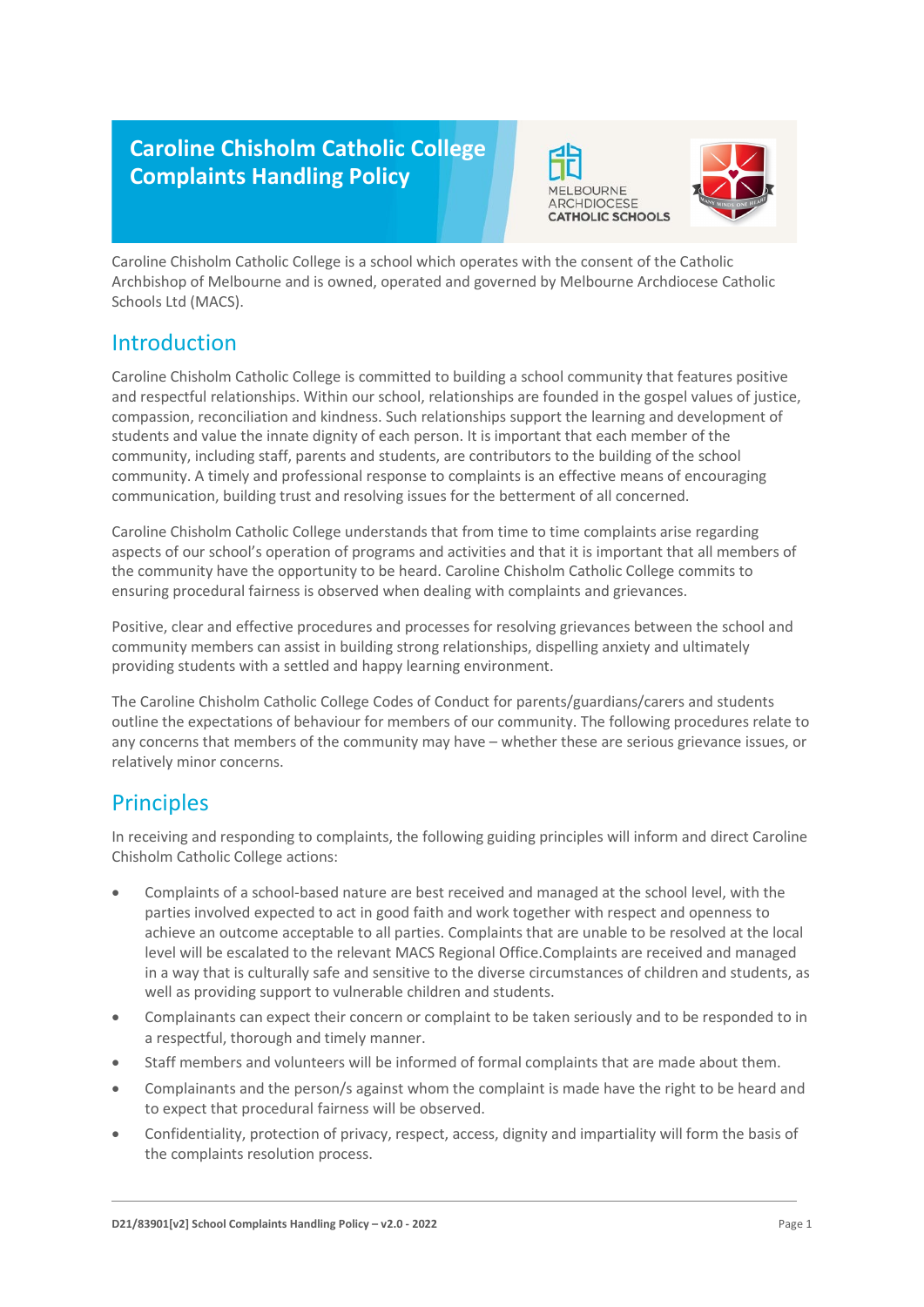- The complaints resolution process will seek to achieve the restoration of good and respectful relationships.
- The best interests of the school community together with the interests of the individual will be taken into account.
- Recordkeeping, reporting, privacy and employment law obligations will be complied with when receiving and handling complaints.

### Definition

### **Complaint**

A complaint is an expression of dissatisfaction with an action taken, decision made, service provided or handling of an issue at a MACS school.

## Providing Feedback to Caroline Chisholm Catholic College

Caroline Chisholm Catholic College has procedures and processes in place by which parents/guardians/carers and the broader school community can confidently raise concerns in the knowledge that they will be listened to and their concerns will be professionally managed in a timely, confidential and appropriate manner.

Relationships with the school community are important to us. We take complaints raised by parents/guardians/carers and the broader school community seriously. There are many avenues to provide feedback to school staff. These include:

- annual formal parent/guardian/carer survey
- formally scheduled parent/guardian/carer feedback forums
- meetings with the principal or other staff members to express concerns

## Who to Contact to Make a Complaint

The nature of the complaint will determine who is the most appropriate person or body to manage the concerns raised. Complaints should be directed to the Caroline Chisholm Catholic College principal in the first instance.

For complaints of a serious nature involving school staff, the following additional information is provided.

### **Misconduct or serious misconduct**

All complaints of alleged misconduct or serious misconduct by a teacher, staff member or volunteers should be reported to the principal of Caroline Chisholm Catholic College.

Complaints about teachers can also be reported to the Victorian Institute of Teaching (VIT) – the regulator in relation to the registration and investigation of serious misconduct (including conduct which is of a physical or emotional nature) of all teachers in the state of Victoria. If unsure whether the complaint constitutes serious misconduct by a teacher, contact the VIT on 1300 888 067 or [vit@vit.vic.edu.au.](mailto:vit@vit.vic.edu.au)

In some cases, certain actions which involve physical or emotional misconduct, such as unlawful assault or threats to the person, may constitute a criminal offence. These types of offences should be reported to and investigated by the police. Initial consultation with the principal of Caroline Chisholm Catholic College may help to determine the appropriate course of action in these circumstances.

### **Child abuse (including sexual offences)**

Child abuse includes any instances of physical or sexual abuse (including grooming), emotional or psychological harm, serious or significant neglect and family violence involving a child.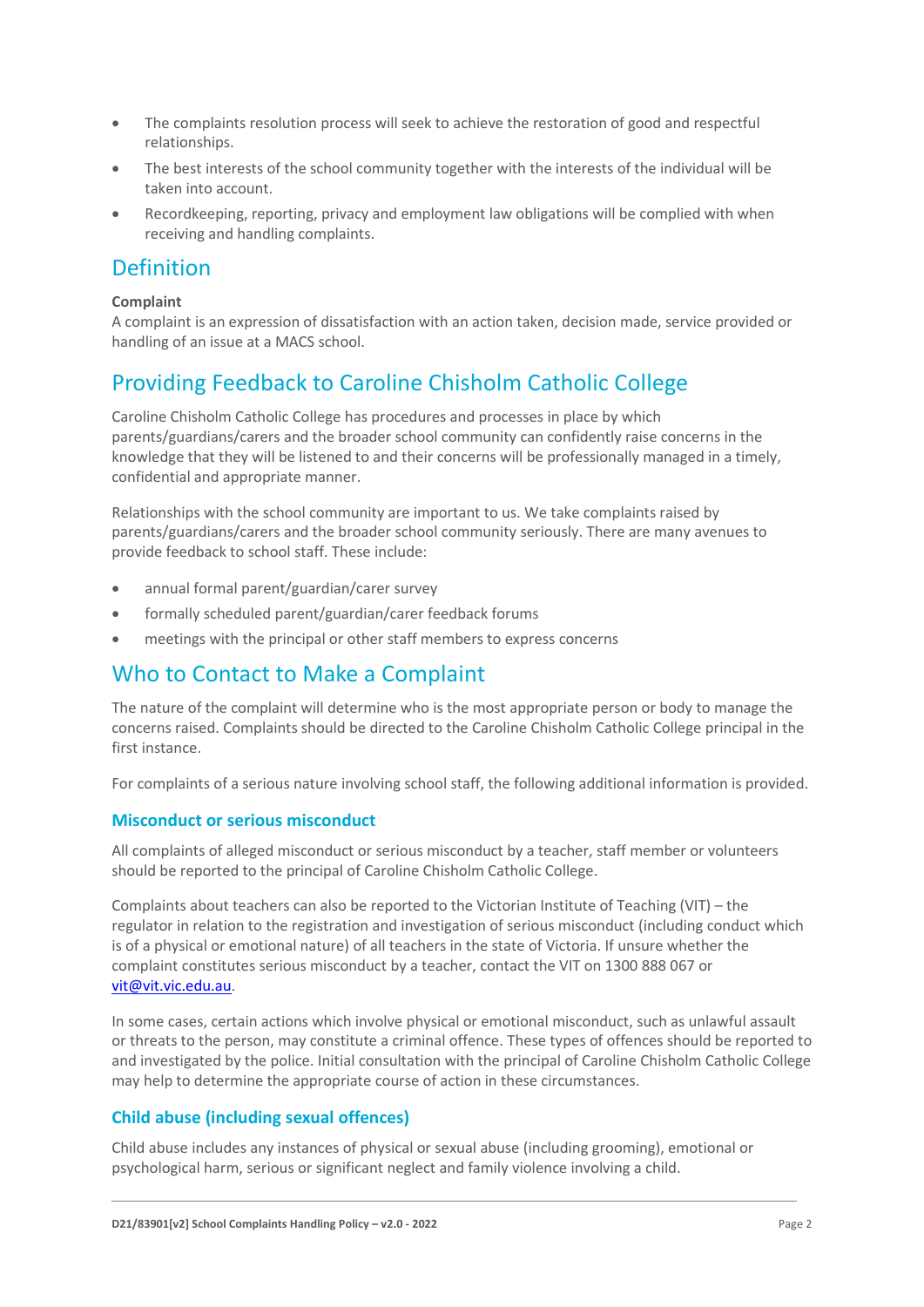Complaints of alleged child abuse (including sexual offences) of children or school students should be reported to the principal of Caroline Chisholm Catholic College.

There are legal obligations on all adults to report child abuse to police once a reasonable belief is formed that a sexual offence may have been committed against a child.

Failure to disclose a sexual offence against a child is a criminal offence under section 327 of the *Crimes Act 1958* (Vic.) (Crimes Act) and applies to all adults (18 years of age and over) in Victoria.

Communication with children under 16 years of age by teachers, staff or any other person to prepare or groom a child for future sexual activity is a criminal offence under section 49M(1) of the Crimes Act and must be reported to the police. The offence of grooming applies to any person aged 18 years or over and does not apply to communication between people who are both under 18 years of age.

### **Complaints against the principal of Caroline Chisholm Catholic College.**

In the case of a complaint involving the principal of Caroline Chisholm Catholic College, the appropriate MACS Regional General Manager should be informed immediately.

MACS Regional Offices are located in the north, south, east and west of metropolitan Melbourne. Contact details are listed at the end of this policy.

#### **Complaints against the clergy or other persons involved in religious ministry**

If the complaint relates to the clergy or other persons involved in religious ministry with Caroline Chisholm Catholic College the complainant should contact and seek advice from the Professional Standards unit of the Vicar General's Office in the Archdiocese of Melbourne, 383 Albert Street, East Melbourne. Visi[t www.melbournecatholic.org](http://www.melbournecatholic.org/) or contact 03 9926 5677. If the person is a member of a religious order, the complainant should also contact the provincial head or professional standards office of that congregation or religious order.

#### **Anonymous complaints**

Caroline Chisholm Catholic College endeavours to address and respond to all complaints. In some situations, we may not be able to fully address complaints that are made anonymously or without sufficient detail being provided to enable an inquiry or resolution of the matter. To ensure procedural fairness, respondents have a right to know the particulars of the allegations being made against them and be given an opportunity to respond to them. Where possible, complainants are encouraged to give their names and to be reassured that we will deal with complaints professionally and in accordance with procedural fairness and confidentiality. If the complainant wishes to remain anonymous, it is at the principal's discretion what, if any, action will be taken. Anonymous complaints will be recorded in the same manner that all other complaints are recorded.

#### **Complaints in relation to Information Sharing Schemes**

Caroline Chisholm Catholic College is a prescribed Information Sharing Entity (ISE) that may share information under the Child Information Sharing Scheme (CISS) and the Family Violence Information Sharing Scheme (FVISS).

The school, as an ISE, may receive complaints from individuals in relation to its conduct as an ISE under the CISS or FVISS. It may also receive a complaint from another ISE.

The following information is recorded where a complaint is received under the CISS or FVISS:

- the date the complaint was made and received
- the nature of the complaint
- the action taken to resolve the complaint
- the action taken to lessen or prevent the issue from recurring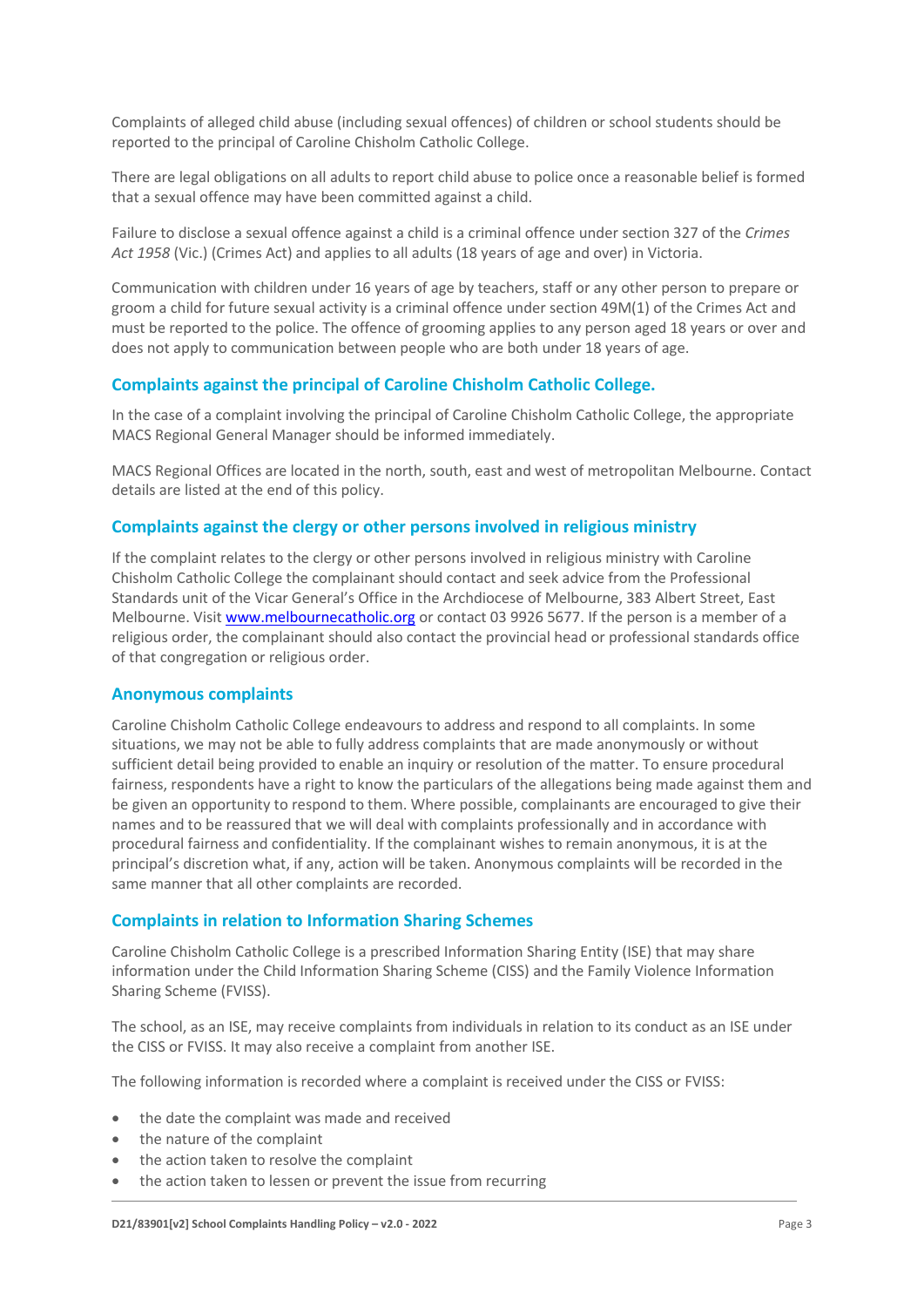- the time taken to resolve the complaint
- further action taken if the complaint was not resolved.

### **Complaints relating to reportable conduct**

Legal obligations are imposed on the MACS Head of Entity to report to the Commission for Child and Young People (CCYP), and investigate allegations of reportable conduct, where those allegations are based on a person's reasonable belief that reportable conduct or misconduct involving reportable conduct has occurred. Reportable conduct includes the following:

- sexual offences against, with or in the presence of a child
- sexual misconduct against, with or in the presence of a child
- physical violence against, with or in the presence of a child
- behaviour that causes significant psychological or emotional harm
- significant neglect.

Complaints relating to a reportable conduct allegation which meets the requisite threshold and which involves a MACS employee (which amongst others, can include a teacher, principal, volunteer or contractor) must be reported.

Complaints of reportable conduct in relation to an employee (other than a principal) at a MACS primary school or MACS secondary college should be reported to the principal of the school. Complaints of reportable conduct involving a principal at a MACS primary school or MACS secondary college should be reported to the MACS Regional General Manager.

Further information can be found in the School's Reportable Conduct Policy <https://www.cccc.vic.edu.au/college-policies/#maincontent>

## Procedures for Complaints about Issues at Caroline Chisholm Catholic **College**

Caroline Chisholm Catholic College has developed and maintains a fair, effective and efficient complaintshandling procedure so that complaints about events or decisions at Caroline Chisholm Catholic College can be addressed. The following steps can guide the procedure in making a complaint about issues arising at Caroline Chisholm Catholic College.

### **Clarify the issue**

- Be clear about the topic or issue to be discussed.
- Be mindful of the need to ascertain all the facts relating to the circumstances of the topic or issue.
- Think about what would be an acceptable outcome.
- Check and observe the Caroline Chisholm Catholic College complaints handling policy.

### **Making the complaint**

- Write an appropriate note or email to the relevant person (e.g. classroom teacher) outlining your concerns.
- Make an appointment to speak via phone or in person with the relevant person/s.
- Consider speaking with the Caroline Chisholm Catholic College student wellbeing leader, if appropriate.
- Arrange meeting times or phone calls through the Caroline Chisholm Catholic College office.
- Ensure the relevant person/s is given a reasonable amount of time to take the steps required to resolve or address the concerns.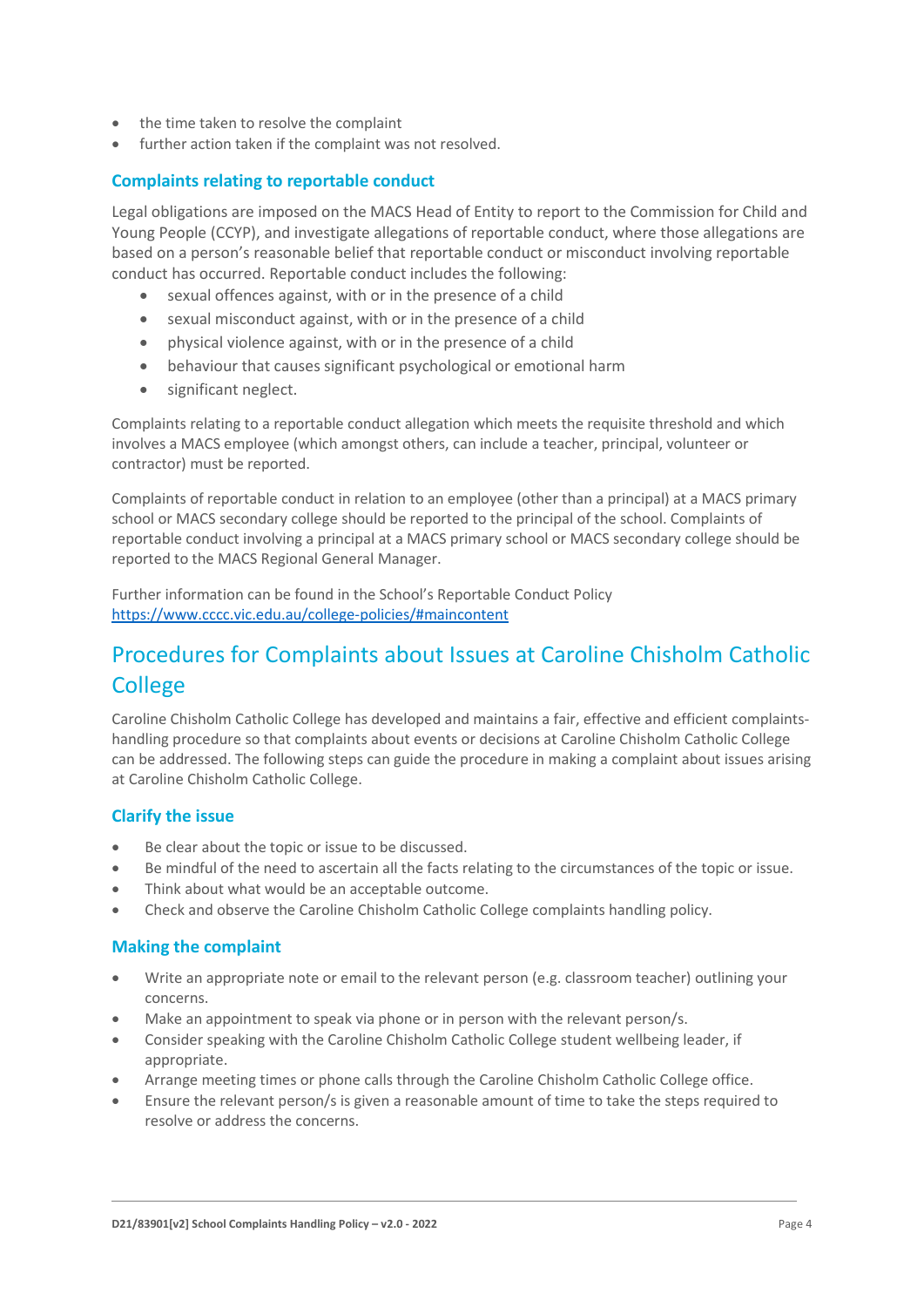### **Contact the principal or deputy principal**

- If the issue remains unresolved after discussion with the relevant person/s at the school, request an appointment, through the Caroline Chisholm Catholic College office, to discuss the concern with the principal or deputy principal.
- The principal may be represented by another senior staff member. If the relevant staff member is going to be present at the meeting, the meeting time is more likely to occur outside classroom hours.

## Expectations of and Information for Parents/Guardians/Carers

In making a complaint, Caroline Chisholm Catholic College requests and expects that the complainant will:

- raise the concern or complaint as soon as possible after the issue has arisen
- communicate and respond in ways that are constructive, fair and respectful
- provide complete and factual information about the concern or complaint
- observe confidentiality and a respect for sensitive issues
- act in good faith to achieve an outcome acceptable to all parties
- have realistic and reasonable expectations about possible outcomes/remedies.

If your concern/complaint relates to your treatment or your child's treatment by another student, students or family member while at Caroline Chisholm Catholic College we expect that you will refer your complaint directly to the school, via your child's class teacher, deputy principal or principal. Under no circumstances should you approach another student in the care of the school to discuss the issue or chastise them. Direct contact with parents to resolve the matter is also discouraged if the complaint pertains to issues or incidents that have arisen at the school.

Parents/guardians/carers making complaints are to be respectful, confidential and courteous. Parents/guardians/carers who are unreasonable, threatening or discourteous can expect their discussions with the principal to be terminated until such time as an alternative discussion time is arranged by the school.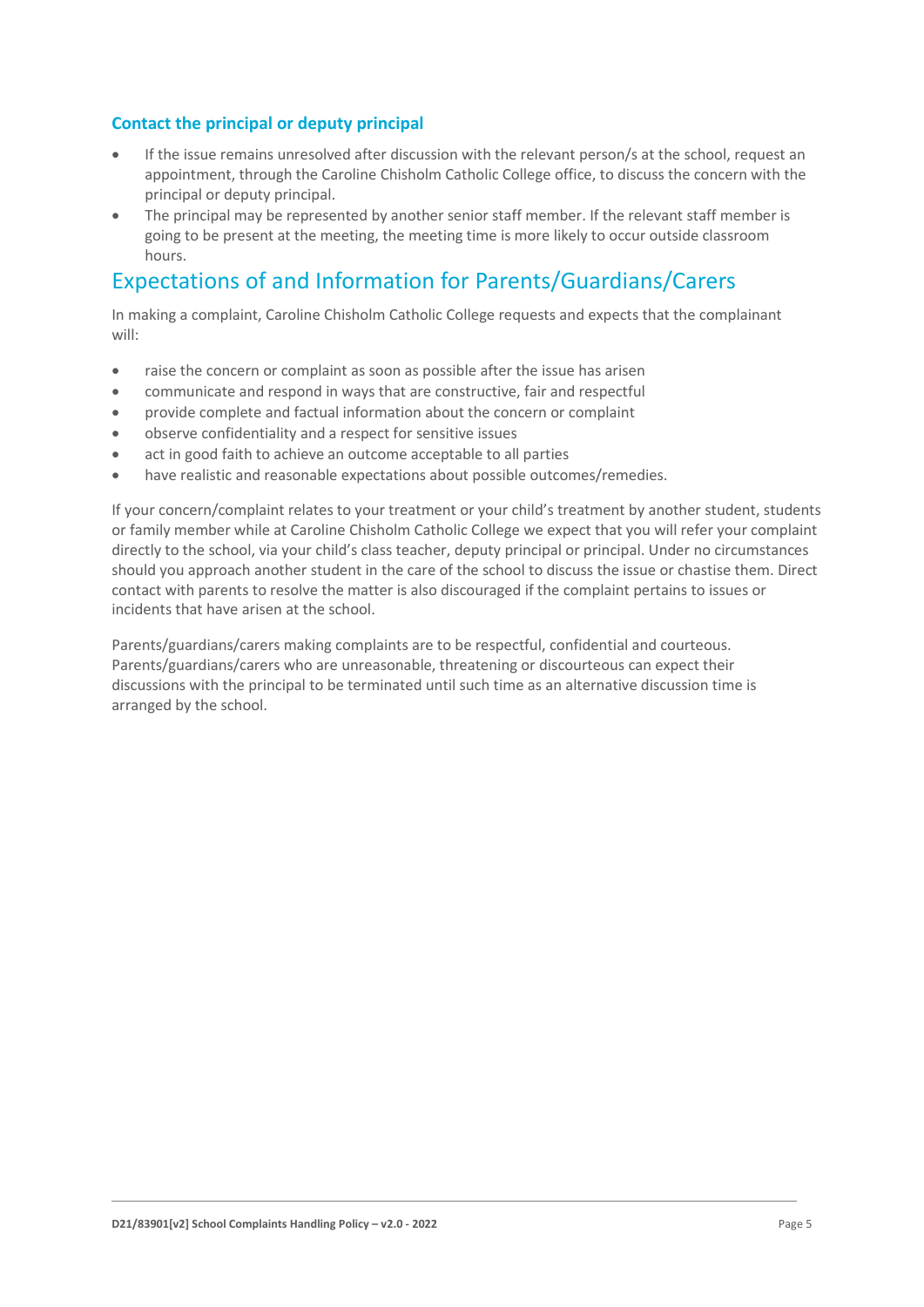# Process for Dealing with Complaints

The school will record the details of all complaints including the name and contact details of the persons making the complaint. The school will then refer the complaint to the most appropriate person to undertake an inquiry. There will be many occasions that this will be someone other than the principal. The staff member conducting the inquiry may conduct a preliminary inquiry or communicate with the parent to discuss the matter further.

If the scope of the inquiry is beyond the capacity or jurisdiction of the school, the matter will be referred to the MACS Regional General Manager and the parent/guardian/carer will be informed of the referral.

Parents/guardians/carers discussing complaints with the principal may be accompanied by a support person. The support person can be a family member, a friend or a professional with knowledge of the student. Any person acting in a professional capacity on behalf of the parents/guardians/carers must provide their occupational details and full name prior to the meeting being held. It is at the principal's discretion if an external professional is a participating member of any school meeting. The support person may encourage and facilitate sharing of parent/guardian/carer knowledge, perception and issues. The support person should support a positive working relationship between all parties. The support person does not speak on behalf of parents/guardians/carers when discussing complaints with the principal.

Any inquiry conducted by the school will be done so in a timely, efficient and confidential manner, ensuring the fair principles on natural justice are applied for all. Parents/guardians/carers will be provided with an anticipated timeframe for a resolution. The staff member conducting the inquiry will record the details of the inquiry.

Privacy laws may prohibit information being provided to the complainant of any specific action that has been taken in relation to individuals about whom the complaint has been raised.

The school will ensure that all records are maintained in accordance with its obligations under the [Public](https://prov.vic.gov.au/recordkeeping-government/standards-framework)  [Record Office Victoria Recordkeeping Standards.](https://prov.vic.gov.au/recordkeeping-government/standards-framework)

## Outcomes of Complaints

Outcomes of complaints and grievances can include the following:

- an apology either verbal or written
- mediation with an internal or external mediator
- an official warning
- disciplinary action
- a behavioural contract (in the case of a student)
- pastoral or spiritual care
- an understanding that the behaviour will not be repeated
- a change in policy or procedure.

### Complaint Escalation

If the matter cannot be resolved at the school level, or if the complaint is about the principal of Caroline Chisholm Catholic College, complainants may contact the relevant MACS Regional Office. Alternatively, parents/guardians/carers may lodge a complaint online at [www.macs.vic.edu.au/Contact-](http://www.macs.vic.edu.au/Contact-Us/Complaints.aspx)[Us/Complaints.aspx.](http://www.macs.vic.edu.au/Contact-Us/Complaints.aspx)

When a complaint is serious or the complaint is not resolved after the involvement of the MACS Regional General Manager, it may be referred to the MACS Executive Director for review.

If the complaint is unable to be resolved to the satisfaction of the complainant, but the matter is however finalised, the complainant has the right to seek alternative independent or other advice, or contact other